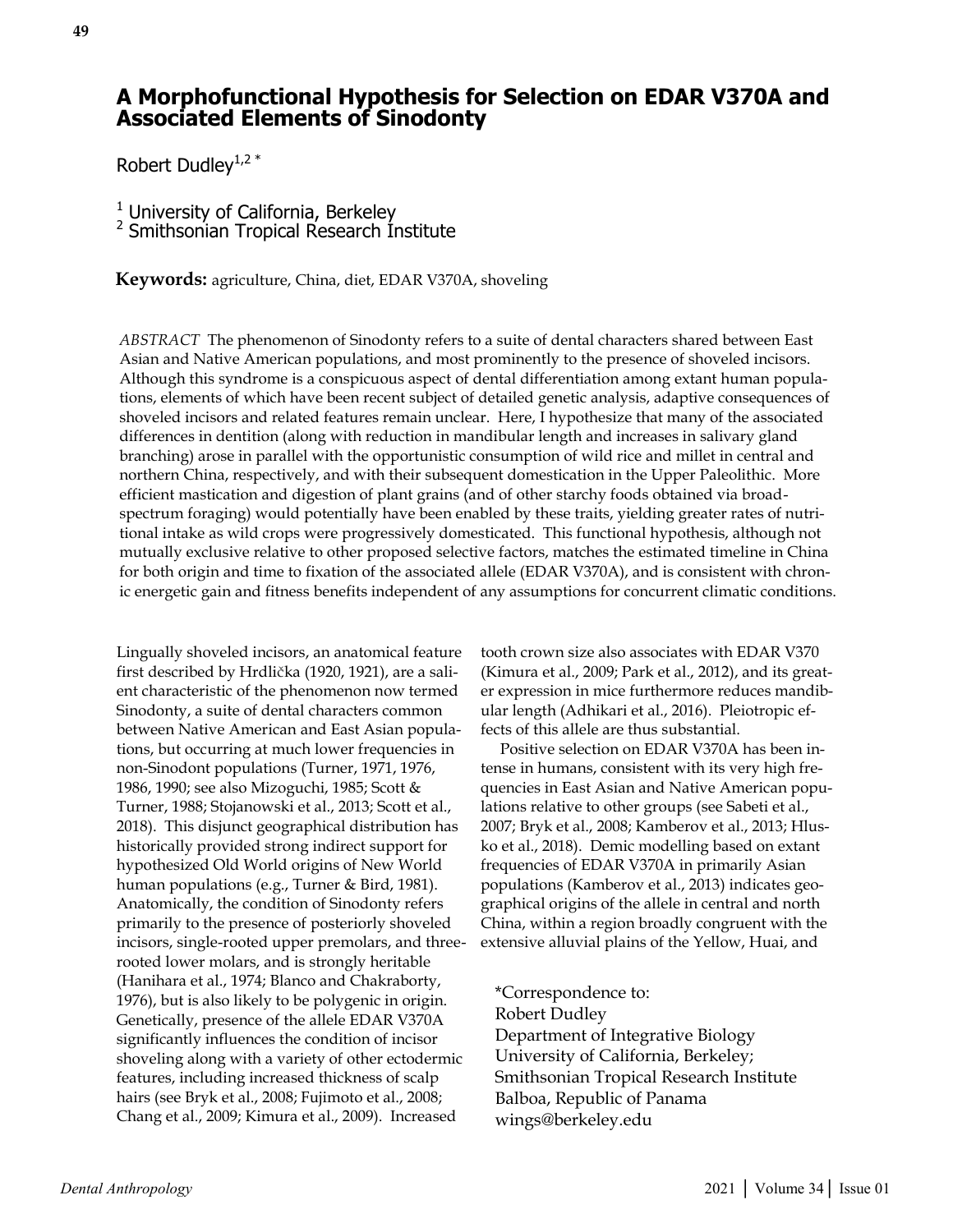Yangtzi (Changjiang) Rivers. This demic model also places time of origination for the allele between  $\sim$ 40,000 and  $\sim$ 13,000 years BP, with a modal value of 35,300 years BP. A parallel approach to allele age using maximum likelihood estimation for data from modern Han Chinese places origination between ~38,000 and ~35,000 years BP (see Kamberov et al., 2013). Finally, the modal value for fixation time of EDAR V370A has been estimated (using haplotype data from 23 individuals of Chinese descent) as 10,740 years BP (Bryk et al., 2008). These estimates for origination and fixation of EDAR V370A within East Asia are recent relative to the age of our species, and are also suggestive of powerful selective forces at play over a short time interval.

 Because scalp hair density is increased by EDAR V370A, various authors have suggested that thermoregulatory and water balance would be influenced by this morphological change, particularly in the cooler and drier climates of the Upper Paleolithic (see Yuan et al., 2004; Chang et al., 2009). An alternative hypothesis links increased eccrine (sweat) gland density to greater evaporative heat loss in a humid monsoonal climate (Kamberov, et al., 2013). Mammary duct density also increases in the presence of EDAR V370A, raising the possibility of enhanced maternal milk delivery and associated fitness benefits (Hlusko et al., 2018). Concomitant changes in dentition may thus have derived pleiotropically from selection on other traits.

 However, Sinodonty by definition refers to tooth anatomy, which broadly reflects diet in mammals (Ungar, 2010; Pineda-Munoz et al., 2017). It is therefore parsimonious to consider dietary shifts concurrent with the rise of EDAR V370A and associated elements of Sinodonty that may have been the target of natural selection. In particular, the timeline for fixation of this allele, along with its inferred geographical region of origin, correspond well to archaeological data that indicate foraging of wild rice and millet in China, along with their subsequent domestication. The origins of prominent features of Sinodonty, in other words, correlate temporally with a major dietary shift associated with the emergence of cultivated crops in East Asia. I hypothesize that this specialized human dentition, along with other related phenotypic effects of EDAR V370A, were advantageous for the mastication and subsequent digestion of sympatric wild grains, and thus yielded energetic advantage during the extended process of crop domestication.

*Timeline for rice and millet domestication in China* Domesticated rice in East Asia refers to a single subspecies (*Oryza rufipogon* ssp*. japonica*) derived from a wild ancestor, whereas millet refers to two species domesticated from different grass genera (broomcorn millet: *Panicum miliaceum*; foxtail millet: *Setaria italica*). Phylogenetic reconstruction places rice domestication in China at ~13,500–8200 BP (Molina et al., 2011), a range congruent with corroborative archeological evidence (see Liu et al., 2007; Gross & Zhao, 2014). Similarly, archeological finds are consistent with the domestication and cultivation of millet nearly 10,000 years ago (Lu et al., 2009; Yang et al., 2012; Bestel et al., 2014).

 Foraging on wild grains would have necessarily preceded their domestication. For example, processing with grinding stones of wild grass seeds (including possibly ancestral millets) occurred as early as ~24,000 years BP (see Liu et al., 2013; Liu et al. 2018). The oldest known sites for pottery in China date to ~20,000–10,000 years BP, possibly marking the emergence of agriculture (see Wang & Sebillaud, 2019). Starchy foods more generally became increasingly prevalent through the Upper Paleolithic in China, as suggested by increased usage of nuts, beans, and tubers (see Liu et al., 2013). Archeological records cannot capture in detail the spectrum of foraging and cultivation behaviors carried out over millennia, and across a geographical mosiac, during the process of crop domestication (see Fuller et al., 2014; Larson et al., 2014). Nonetheless, the overlap between estimated timelines for the origin and fixation of EDAR V370A, and for the domestication of rice and millet, is substantial (Figure 1).

#### *Functional consequences of Sinodonty*

Shoveled incisors and related features of Sinodonty may influence chewing dynamics and masticatory efficiency. It has long been suggested that shoveling increases tooth strength and resistance to bending (see Hrdlička, 1921; Dahlberg, 1963). Specific effects of incisor shoveling and changes in premolar and molar root numbers are unknown for mastication, which is associated with diverse features of jaw kinematics (see Ross et al., 2012). Also relevant is the substantial reduction in mandibular length associated with expression of the EDAR allele (by 5–10% in mice; see Adhikari et al., 2016). In human agriculturalists, mandible dimensions are reduced relative to non-agricultural populations, consistent with relaxation of masticatory demand (see von Cramon-Taubadel, 2011; Noback &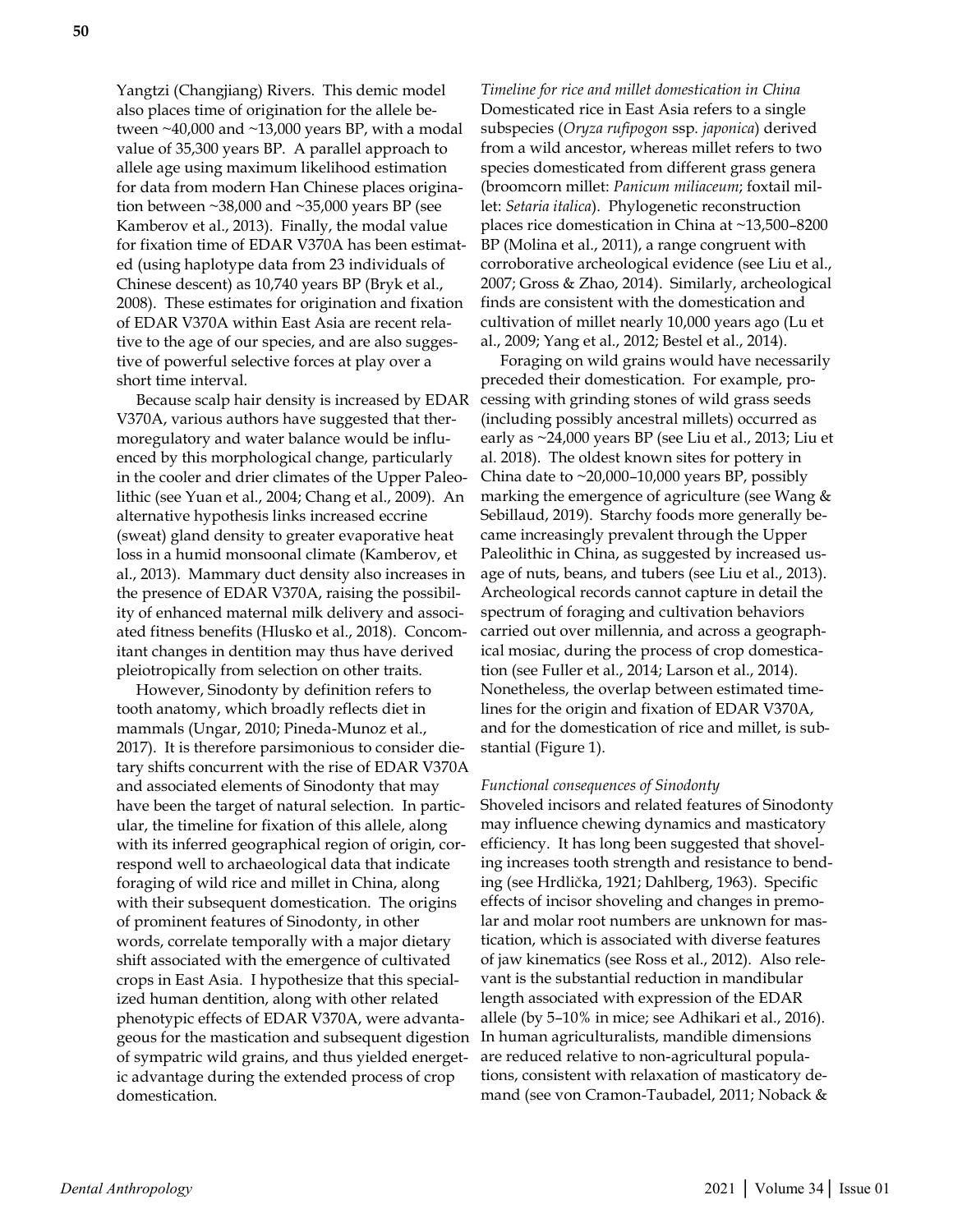

Figure 1. Timelines for estimated origin and fixation of EDAR V370A, and for relevant archaeological data and estimates of crop domestication. Dashed lines indicate approximate temporal ranges; see text for details and relevant citations.

Harvati, 2015; Katz et al., 2017). Paleontological data are not available to document the tempo of mandibular reduction across the rice and millet domestication sequence in East Asia, but a causal link with EDAR V370A cannot be excluded.

 Interestingly, another consequence of enhanced EDAR expression in mice is to increase branching of adult salivary glands (by ~25%; Chang et al., 2009), which may in turn increase rates of saliva production and thereby facilitate starch digestion in the mouth (Valdez & Fox, 1991). This mechanism would provide a direct linkage between anatomical changes associated with EDAR V370A expression in humans, and advantageous physiological outcome as starchy crops were domesticated. An analogous argument was advanced by Hlusko et al. (2018) relative to increases in mammary duct density and lactation; such effects on gland density could moreover be complementary in some contexts (e.g., greater energy uptake would enable increased milk production), and would pertain independently of any specific climatic conditions. Pleiotropic changes in teeth, mandibular bone, and salivary gland density resulting from EDAR V370A can therefore influence human nutritional physiology in diverse ways.

### **Discussion and Conclusions**

Various alleles alternative to EDAR V370A may contribute to tooth shoveling and other features characteristic of Sinodonty, and do not necessarily correspond to specific dietary adaptations. Prominent incisor shoveling in Neanderthals, for example, well precedes the origin of EDAR V370A, and does not associate with increased masticatory stresses (Clement et al., 2012). Similarly, a 3-rooted lower second molar has been described from a Denisovan mandible from western China, dated at  $\sim$ 160,000 BP (Bailey et al., 2019), although identification of this tooth has been challenged (see Scott et al., 2020; Bailey et al., 2020). The age of this specimen nonetheless well precedes the 38,000–35,000 BP estimated origination time for EDAR V370A (see Kamberov et al., 2013), and its features presumably derive from different genetic origins. Incisor shoveling in Native Americans likely derives genetically from their Eurasian source populations in northeastern Siberia (see Flegontov et al., 2019; Mathieson, 2020), but the oldest known human dentition from this latter region (~31,000 BP) is unfortunately incomplete with unknown occurrence of Sinodonty (see Sikora et al., 2019). The increased incidence of shoveling in Down syndrome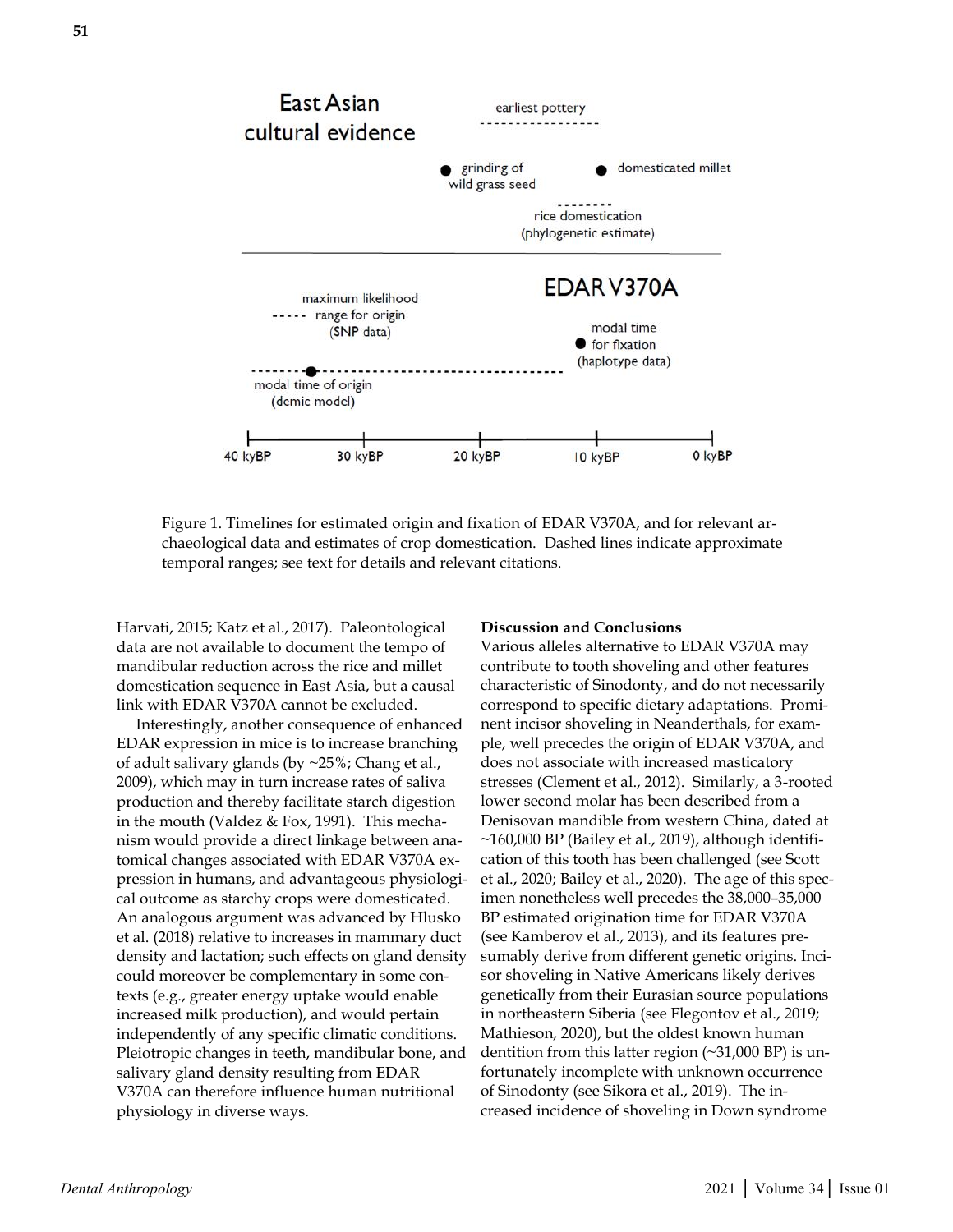(see Cohen et al., 1970) is not yet characterized at the allelic level. Finally, an additional EDAR variant is found in south China and southeast Asia, but has not apparently been the target of positive selection (Riddell et al., 2020).

 A pressing empirical need to evaluate any functional hypothesis relating to Sinodonty and to effects of EDAR V370A is to obtain a quantitative assessment of tooth and mandibular variation through time in East Asia. Changes in dentition and mandibular dimensions across the Paleolithic in China are not currently available, although there was a substantial reduction in mandibular dimensions from the Neolithic through the Bronze Age (Li et al., 2012). Incisor shoveling incidence in western European populations (which is low relative to that found in East Asia) has declined since the Neolithic (Brabant, 1971), a trend which may derive from genetic drift. Quantitative measurements of tooth morphology (e.g., Carayon et al., 2018) would enable better characterization of the shoveling phenotype and associated variation through time and among human populations, along with finite-element modeling of tooth bending mechanics. Similarly, consequences of changes in mandibular geometry can be inferred from mechanical modeling, although functional outcomes can be complex and not necessarily predictable from linear data (Sella-Tunis et al., 2018), to which end three-dimensional structural modelling using finite-element analysis would be appropriate (see Morales-García et al., 2019).

 Multiple hypotheses pertain to the possible selective advantages of EDAR V370A, and none of these are mutually exclusive. Recognition of the temporal correlation between allele age and the timelines for wild grain consumption and domestication in East Asia, however, provides a linkage between diet and nutritional gain during the transition to agriculture. Worldwide, this transition has been associated with diverse changes in human behavior and morphological features, and is suggestive of powerful selective forces at play. For example, an allele for a highly active form of alcohol dehydrogenase originated in central China in parallel with rice domestication, prompting speculation as to increased dietary exposure to ethanol derived from carbohydrate fermentation (Peng et al., 2010). The pleiotropic effects of EDAR V370A are multifaceted, and unifactorial explanations for associated selective forces are likely to be incomplete. Nonetheless, chronic energetic benefits concurrent with grain domestication in East Asia have

not previously been envisioned for this allele, and may have been of considerable advantage.

### **Acknowledgments**

I thank Professor Li Liu and two anonymous reviewers for helpful comments on the manuscript.

## **REFERENCES**

- Adhikari, K. et al. (2016). A genome-wide association scan implicates *DCHS2*, *RUNX2*, *GLI3*, *PAX1* and *EDAR* in human facial variation. *Nature Communications, 7*, 11616.
- Bailey, S.E., Hublin, J.-J., & Antón, S.C. (2019). Rare dental trait provides morphological evidence of archaic introgression in Asian fossil record. *Proceedings of the National Academy of Sciences USA, 116*, 14806-14807.
- Bailey, S.E., Kupczik, K., Hublin, J.-J., & Antón, S.C. (2020). A closer look at the 3-rooted lower second molar of an archaic human from Xiahe. *Proceedings of the National Academy of Sciences USA, 117*, 39-40.
- Bestel, S., Crawford, G.W., Liu, L., Shi, J., Song, Y., & Chen, X. (2014). The evolution of millet domestication, Middle Yellow River Region, North China: Evidence from charred seeds at the late Upper Paleolithic Shizitan Locality 9 site. *The Holocene, 24*, 261-265.
- Blanco, R., & Chakraborty, R. (1976). The genetics of shovel shape in maxillary central incisors in man. *American Journal of Physical Anthropology, 44*, 233-236.
- Brabant, H.E. (1971). The human dentition during the Megalithic era. In A.A. Dahlberg (Ed.): *Dental Morphology and Evolution* (pp. 283-297). Chicago: University of Chicago Press.
- Bryk, J., Hardouin, E., Pugach, I., Hughes, D., Strotmann, R., Stoneking, M., & Myles, S. (2008). Positive selection in East Asians for an *EDAR* allele that enhances NF-κB activation. *PLoS ONE 3*, e2209.
- Carayon, D. et al. (2018). A geometric morphometric approach to the study of variation of shovelshaped incisors. *American Journal of Physical Anthropology, 168*, 229-241.
- Chang, S.H., Jobling, S., Brennan, K., & Headon, D.J. (2009). Enhanced Edar signalling has pleiotropic effects on craniofacial and cutaneous glands. *PLoS ONE, 4*, e7591.
- Clement, A.F., Hillson, S.W., & Aiello, L.C. (2012). Tooth wear, Neanderthal facial morphology and the anterior dental loading hypothesis. *Journal of Human Evolution, 62*, 367-376.
- Cohen, M.M., Blitzer, F.J., Arvystas, M.G., and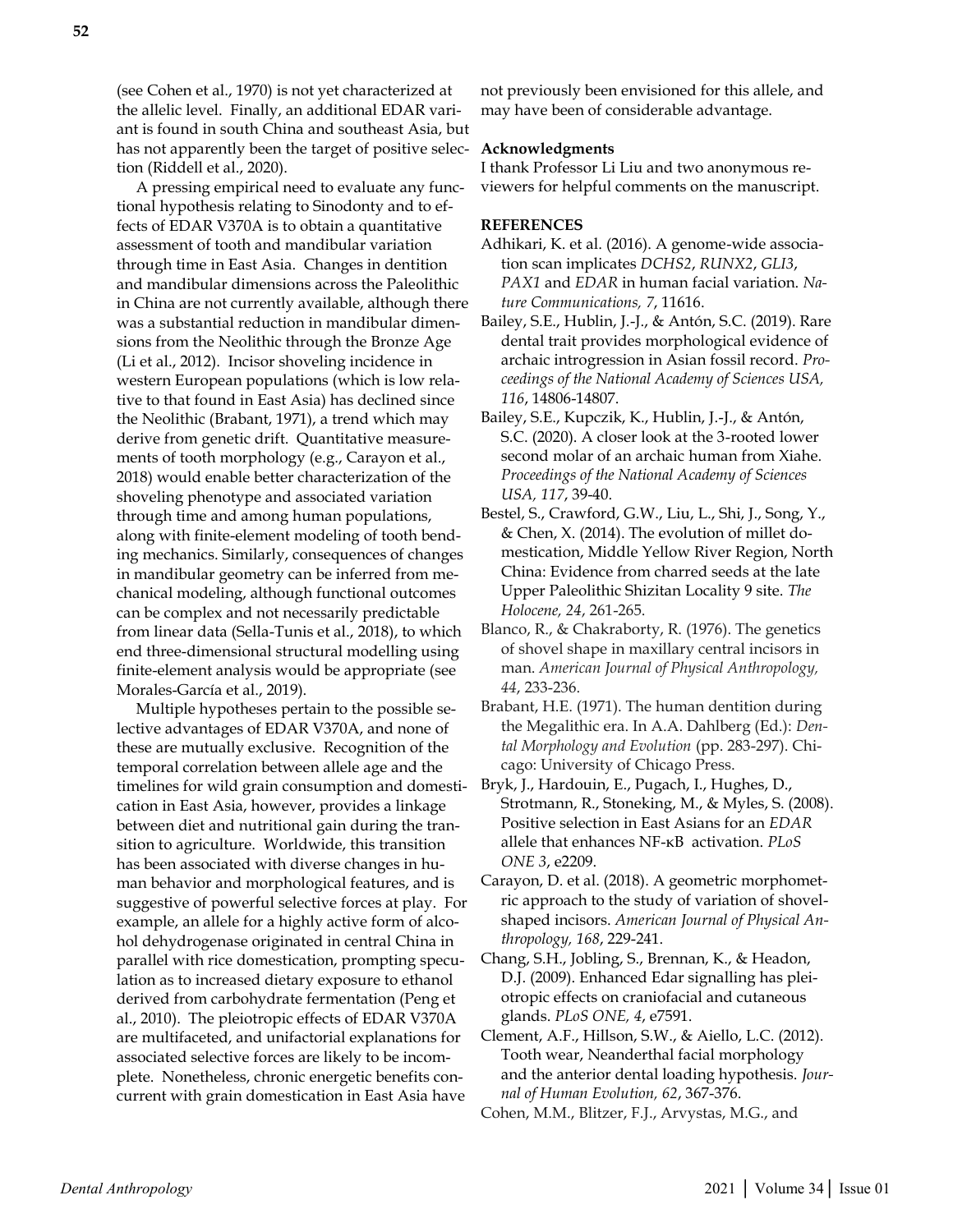Bonneau, R.H. (1970). Abnormalities of the permanent dentition in trisomy G. *Journal of Dental Research, 49*, 1386-1393.

Dahlberg, A.A. (1963). Dental evolution and culture. *Human Biology, 35*, 237-249.

Flegontov, P. et al. (2019). Palaeo-Eskimo genetic ancestry and the peopling of Chukokta and North America. *Nature, 570*, 236-240.

Fujimoto, A., Ohashi, J., Nishida, N., Miyagawa, T., Morishita, Y., Tsunoda, T., Kimura, R., & Tokunaga, K. (2008). A replication study confirmed the *EDAR* gene to be a major contributor to population differentiation regarding head hair thickness in Asia. *Human Genetics, 124*, 179-185.

Fuller, D.Q. et al. (2014). Convergent evolution and parallelism in plant domestication revealed by an expanding archeological record. *Proceedings of the National Academy of Sciences USA, 111*, 6147 -6152.

Gross, B.L., & Zhao, Z. (2014). Archaeological and genetic insights into the origins of domesticated rice. *Proceedings of the National Academy of Sciences USA, 111*, 6190-6197.

Hanihara, K., Masuda, T., & Tanaka, T. (1974). Family studies of the shovel trait in the maxillary central incisor. *Journal of the Anthropological Society of Nippon, 83*, 107-112.

Hlusko, L.J. et al. (2018). Environmental selection during the last ice age on the mother-to-infant transmission of vitamin D and fatty acids through breast milk. *Proceedings of the National Academy of Sciences USA, 115*, E4426-E4432.

Hrdlička, A. (1920). Shovel-shaped teeth. *American Journal of Physical Anthropology, 3*, 429-465.

Hrdlička, A. (1921). Further studies of tooth morphology. *American Journal of Physical Anthropology, 4*, 141-176.

Kamberov, Y.G. et al. (2013). Modeling recent human evolution in mice by expression of a selected EDAR variant. *Cell, 152*, 691-702.

Katz, D.C., Grote, M.N., & Weaver, T.D. (2017). Changes in human skull morphology across the agricultural transition are consistent with softer diets in preindustrial farming groups. *Proceedings of the National Academy of Sciences USA, 114*, 9050-9055.

Kimura, R., Yamaguchi, T., Takeda, Y., Kondo, O., Toma, T., Haneji, K., Hanihara, T., Matsukura, H., kawamura, S., Maki, K., et al. (2009). A comof shovel-shaped incisors. *American Journal of Human Genetics, 85*, 528-535.

Larson, G. et al. (2014). Current perspectives and the future of domestication studies. *Proceedings*  *of the National Academy of Sciences USA, 111*, 6139 -6146.

Li, H., Zhuan, Q., & Zhu, H. (2012). The size variation and related implications of mandibles in northern China in the past 7000 years. *Chinese Science Bulletin, 57*, 387-394.

Liu, L., Lee, G.-A., Jiang, L., & Zhang, J. (2007). Evidence for the early beginning (c. 9000 cal. BP) of rice domestication in China: a response. *The Holocene, 17*, 1059-1068.

Liu, L. et al. (2018). Harvesting and processing wild cereals in the Upper Palaeolithic Yellow River Valley, China. *Antiquity, 92*, 603-619.

Liu, L., Bestel, S., Shi, J., Song, Y., & Chen, X. (2013). Paleolithic human exploitation of plant foods during the last glacial maximum in North China. *Proceedings of the National Academy of Sciences USA, 110*, 5380-5385.

Lu, H. et al. (2009). Earliest domestication of common millet (*Panicum miliaceum*) in East Asia extended to 10,000 years ago. *Proceedings of the National Academy of Sciences USA, 106*, 7367- 7372.

Mathieson, I. (2020). Limited evidence for selection at the *FADS* locus in Native American populations. *Molecular Biology and Evolution, 37*, 2029- 2033.

Mizoguchi, Y. (1985). *Shovelling: A Statistical Analysis of its Morphology*. Tokyo: University of Tokyo Press.

Molina, J. et al. (2011). Molecular evidence for a single evolutionary origin of domesticated rice. *Proceedings of the National Academy of Sciences USA, 108*, 8351-8356.

Noback, M.L., & Harvati, K. (2015). The contribution of subsistence to global human cranial variation. *Journal of Human Evolution, 80*, 34-50.

Park, J.-H. et al. (2012). Effects of an Asian-specific non-synonymous EDAR variant on multiple dental traits. *Journal of Human Genetics, 57*, 508- 514.

Peng, Y. et al. (2010). The ADH1B Arg47His polymorphism in East Asian populations and expansion of rice domestication in history. *BMC Evolutionary Biology*, *10*, 15.

Pineda-Munoz, S., Lazagabaster, I.A., Alroy, J., & Evans, A.R. (2017). Inferring diet from dental morphology in terrestrial mammals. *Methods in Ecology and Evolution, 8*, 481–491.

mon variation in EDAR is a genetic determinant Riddell, J., Mallick, C.B., Jacobs, G.S., Schoenebeck, J.J, & Headon, D.J. (2020). Characterisation of a second gain of function EDAR variant, encoding EDAR380R, in East Asia. *European Journal of*